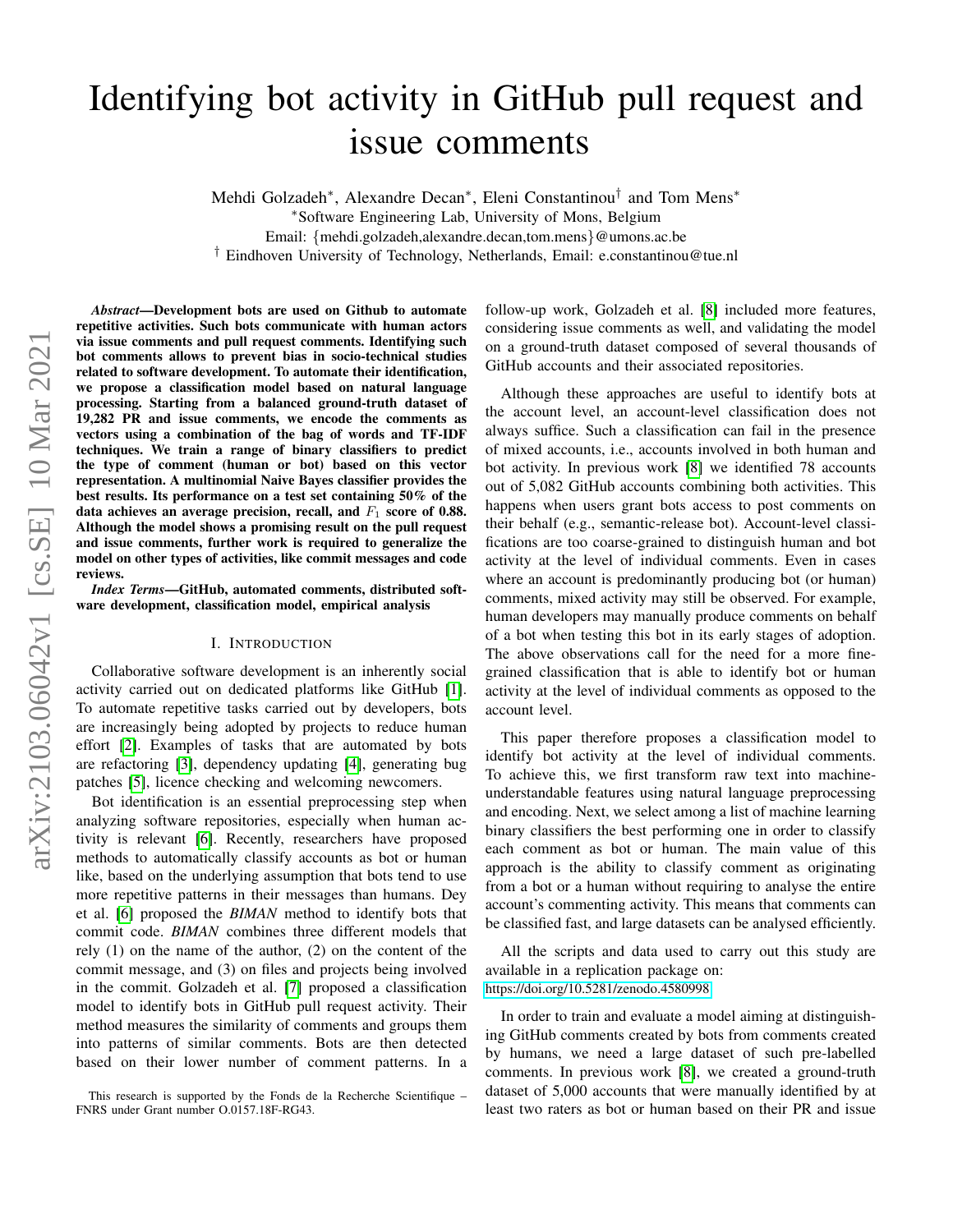comments. This dataset<sup>[1](#page-1-0)</sup> contains  $28,287$  comments made by 527 bots and 268,504 comments made by 4,473 humans, from which mixed accounts were excluded.

For this study, we extracted from our original dataset [\[8\]](#page-4-7) a random, balanced subset of 19,282 comments, composed of 9,641 comments created by 519 bots, and 9,641 comments created by 4,090 humans.

# II. MODEL CONSTRUCTION

In this section, we propose a machine learning model for classifying GitHub PR and issue comments. The preprocessing part of the model combines two widely used techniques in natural language processing for encoding the comment text into machine-understandable features. The classification part of the model takes as input the preprocessed text to perform the classification task. In the following paragraphs, we will explain how we constructed the model, which classifier we selected, and how we tuned the parameters to get the best performance and accuracy.

Since human-written texts have no direct meaning for machine learning algorithms, natural language processing is needed to convert such texts into a numerical representation that can be analysed by machines. A range of different methods can be used to convert raw texts into numerical vectors, such as bag-of-words [\[9\]](#page-4-8),  $TF-IDF<sup>2</sup>$  $TF-IDF<sup>2</sup>$  $TF-IDF<sup>2</sup>$  [\[10\]](#page-4-9), Word2Vec [\[11\]](#page-4-10), and Bert [\[12\]](#page-4-11).

We tested all these preprocessing techniques and their variants and we achieved the highest accuracy with bag-ofwords and TF-IDF. The bag of words technique creates a vector that has as many dimensions as the text corpus has unique words. If a text contains a specific word from the corpus, it will be marked as 1 in the corresponding position of the vector, and 0 otherwise. TF-IDF is similar except that it assigns a higher weight to both high and low-frequency terms in the document, and the frequency of each term is considered as the indicator of its importance. Given a comment, we pull out only the unigram words to create an unordered list of words using the bag-of-words method. Then, TF-IDF is used to form a feature vector, where each feature is a term (i.e., word) and the value of the feature is the weight of the term.

For the classification part of our model, we restrict ourselves to binary classifiers since the goal is to classify comments as being produced either by a bot or a human. We evaluated a range of binary classifiers: the ZeroR baseline classifier, Support Vector Machines (SVM) [\[13\]](#page-4-12), multinomial Naive Bayes (NB) [\[14\]](#page-4-13), Random Forest (RF) [\[15\]](#page-4-14) and k-Nearest Neighbours (kNN) [\[16\]](#page-4-15). Since the effectiveness depends on specific input parameters, we followed a standard hyper-parameter tuning process using grid-search cross-validation [\[17\]](#page-4-16).

We split the comment dataset of Section [I](#page-0-0) into a training and a test set (see Table [I\)](#page-1-2). The training set will be used as a validation set in a grid-search cross-validation process to determine the best input parameters, the best classifier and to

train the selected model. The test set will be used to evaluate the performance of the selected model on new data. We created both sets so that approximately half of all bot comments (respectively human comments) belong to the training set and the other half belong to the test set.

<span id="page-1-2"></span>TABLE I: Number of bot comments and human comments in the training and test set.

|                          | # human comments # bot comments |                | total            |
|--------------------------|---------------------------------|----------------|------------------|
| training set<br>test set | 4,928<br>4,713                  | 4,839<br>4,802 | 9,767<br>9,515   |
| total                    | 9.641                           |                | $9,641$   19,282 |

While creating both sets, we ensured that comments belonging to the same account were not spread in both sets. The rationale is that, since comments produced by the same account are more likely to be similar or related, distributing such comments over both sets might lead to unrealistic evaluation results. More precisely, it could lead the model to be trained on specific words or combinations of words used by a commenter, hence artificially improving the evaluation results if these combinations are also present in the test set.

The performance of the resulting models is measured using the precision  $P$ , recall  $R$  and  $F_1$  score for the population of each class (i.e., for bot comments  $B$  and human comments  $H$ ). We aim to achieve an as high overall  $F_1$  score as possible.

We rely on the default parameters for the preprocessing and encoding steps. We use grid-search cross-validation to find the best classifier and its parameters. We follow a stratified group k-fold cross-validation process to ensure that each fold preserves the proportion of bot and human comments, and that comments by the same account are not spread across folds.

Table [II](#page-2-0) reports on the performance for each of the classifiers, in descending order of  $F_1$ . Only the classifier instances whose parameters resulted in the highest  $F_1$  score within each family of classifiers are shown in the table.

We observe that all classifiers substantially outperform the ZeroR baseline classifier; this is a sanity check as this classifier is merely used as a benchmark for other classification methods. In terms of overall performance, NB and SVM appear to be the most promising classifiers. The SVM, RF, and KNN classifier have high recall  $R(H)$  for human comments (0.979, 0.935 and 0.997, respectively) but a rather low recall  $R(B)$  for bot comments (0.718, 0.542 and 0.369, respectively). The NB classifier, which was obtained using  $\alpha = 1.5$  and uniform class prior probabilities, has the highest recall for bot comments  $R(B) = 0.883$  and its overall precision, recall and  $F_1$  score is the highest of all considered classifiers.

## III. MODEL EVALUATION

We selected the best classifier NB with the parameters explained in the previous section, and trained it on the 9,767 comments of the training set. We evaluated this classification model on the 9,515 new and unseen comments of the test set, of which 4,713 are human comments and 4,802 are bot comments (cf. Table [I\)](#page-1-2). Table [III](#page-2-1) reports the evaluation results.

<span id="page-1-0"></span><sup>&</sup>lt;sup>1</sup>The dataset is available on [http://doi.org/10.5281/zenodo.4000388.](http://doi.org/10.5281/zenodo.4000388)

<span id="page-1-1"></span><sup>&</sup>lt;sup>2</sup>Term Frequency - Inverse Document Frequency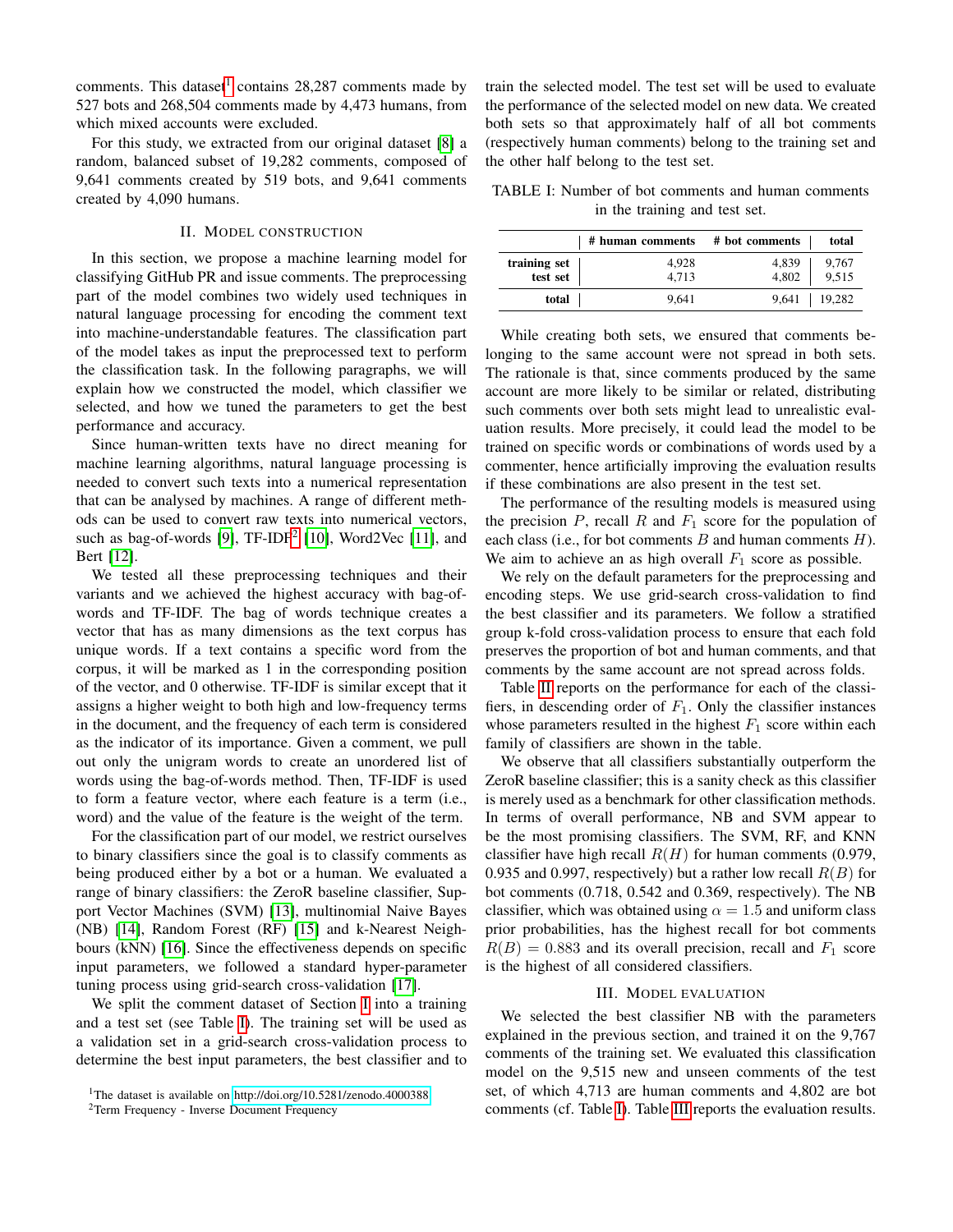<span id="page-2-0"></span>TABLE II: Precision, recall and  $F_1$  score of the best classifiers per family of classifiers (in descending order of  $F_1$ ).

|            | bot comments |       | human comments |       | overall      |              |                |
|------------|--------------|-------|----------------|-------|--------------|--------------|----------------|
| classifier | P(B)         | R(B)  | P(H)           | R(H)  | $P(B\cup H)$ | $R(B\cup H)$ | $F_1(B\cup H)$ |
| NB         | 0.864        | 0.883 | 0.881          | 0.861 | 0.873        | 0.872        | 0.872          |
| <b>SVM</b> | 0.971        | 0.718 | 0.777          | 0.979 | 0.874        | 0.848        | 0.845          |
| RF         | 0.898        | 0.542 | 0.672          | 0.935 | 0.785        | 0.739        | 0.727          |
| <b>KNN</b> | 0.993        | 0.369 | 0.613          | 0.997 | 0.803        | 0.683        | 0.648          |
| ZeroR      | 0.200        | 0.400 | 0.299          | 0.600 | 0.249        | 0.499        | 0.332          |

<span id="page-2-1"></span>TABLE III: Evaluation of the Naive Bayes classification model on the test set.

|              | comments classified as |                      |                |                |                |
|--------------|------------------------|----------------------|----------------|----------------|----------------|
|              | bot                    | human                |                | R              | $F_1$          |
| bot<br>human | TP: 4.382<br>FP: 680   | FN: 468<br>TN: 4.172 | 0.866<br>0.900 | 0.904<br>0.860 | 0.884<br>0.880 |
| average      |                        |                      | 0.882          | 0.882          | 0.882          |

The results show that around 90% of bot comments (4,382 out of 4,802) and 86% of human comments (4,172 out of 4,713) are classified correctly. The overall  $F_1$  score is notably good (0.882), indicating that the model generalizes well on unseen data. The higher recall of bot comments (0.904) and higher precision of human comments (0.900) indicate that the model performs better in detecting bot comments. Nevertheless, we observe a decent  $F_1$  score for both classes  $(F_1(B) = 0.884$  and  $F_1(H) = 0.880$ , indicating the overall good performance of the model.

Manual inspection of a sample of misclassified comments revealed that these comments are difficult to classify, even for a human evaluator. For example, the following human comment was misclassified as a bot comment: "*Closing this as resolved by #72*". Conversely, the following bot comments were misclassified as human comments: "*Here are some suggestions: At index: 33, offset: 6, reason: "it was" is wordy or unneeded*" and *"If the machine has enough cores, then the work done by the babel loaders can be parallelized to run much faster."*

The selected multinomial Naive Bayes classifier has proven to show a good performance in text classification problems [\[18\]](#page-4-17). The decision function in this classifier predicts based on the probability computed for each case (i.e., each considered comment). If the probability value is above 0.5, then the corresponding case belongs to the target class (in our study, a bot comment) otherwise, it belongs to the complement class (in our study, a human comment). We gain deeper insight into the predictions made by the model by looking at the associated probabilities. To do so, we extracted the associated probability for test cases. To some degree, these probabilities correspond to a confidence score: a probability close to 1 indicates that there is a high level of confidence in classifying the comment as bot comment. Conversely, a probability close to 0 indicates high confidence in classifying the comment as a human comment. A probability close to 0.5 indicates low confidence in the prediction.

Fig. [1](#page-2-2) shows the probability of each prediction, distinguishing between bot and human comments, by means of boxen plots [\[19\]](#page-4-18). The misclassified cases correspond to those bot comments for which the probability is below 0.5 (i.e., upper left of the figure) and those human comments for which the probability is above 0.5 (i.e., lower right of the figure).

<span id="page-2-2"></span>

Fig. 1: Distribution of the prediction probability for bot comments and human comments

We observe that most comments have an associated probability close to 0 for human comments and close to 1 for bot comments, indicating high confidence in the prediction. Distinguishing between correctly and incorrectly classified cases, we found that bot comments that were correctly classified as such exhibit a median probability of 0.97 (i.e., closer to 1 than 0.5, high confidence), while bot comments that were misclassified as human comments have a median probability of 0.37 (i.e., closer to 0.5 than 0, low confidence). A similar observation can be made for human comments: correctly classified human comments have a median probability of 0.20 (i.e., closer to 0 than 0.5, high confidence), while the misclassified ones have a median probability of 0.61 (i.e., closer to 0.5 than 1, low confidence). This indicates a higher confidence for the correctly classified comments than for the misclassified ones, suggesting that a probabilistic model is more informative than a simple binary classification model to decide whether a specific comment is produced by a bot or a human.

## IV. DISCUSSION

One of the main motivations of this work is to identify comments as having been produced by bots or human. For accounts with mixed activity, such a classification model will be able to split the bot activity from the human activity of the account. To see whether our model is able to split the bot activity from the human activity of mixed accounts, we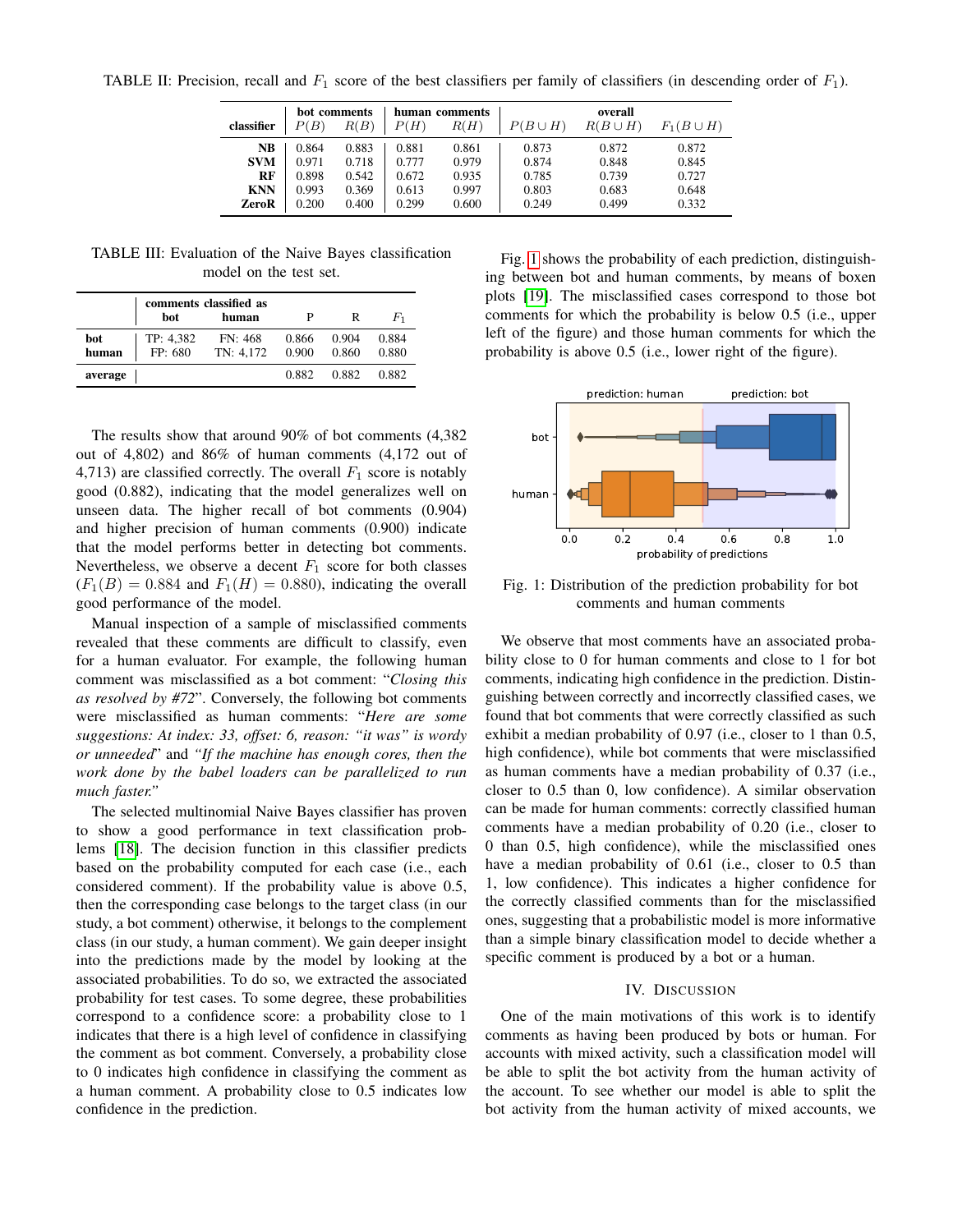applied it on a small dataset provided by a research group from the Eindhoven University of Technology who are currently investigating mixed accounts (see acknowledgements). Each mixed account comment was labelled as human or bot by at least two researchers of the group, and the dataset consists of 177 bot comments and 203 human comments with full agreement. Our model was able to correctly classify about 80% of the cases. Only 3 out of 177 bot comments were misclassified as human comments and 76 out of 203 human comments were misclassified as bot comments. The model achieved an overall  $F_1 = 0.78$  with an overall recall  $R = 0.79$ . The performance of the model on mixed account comments is promising for our future work, but the identification of human comments in mixed accounts needs to be improved. One possibility would be to train the model on a dataset that includes mixed accounts as well. Indeed, the activity of mixed accounts can be different from the one in human-only and bot-only accounts. However, this would require a substantially larger dataset than the one we have.

In earlier work [\[8\]](#page-4-7) we also encountered bots whose comments were partly copied from humans and vice versa. For example, a translator bot followed a pattern like *"Translation from:* <*translation of some text*>*"* in their comments. We refer to these comments as mixed comments since they are composed of both human text and bot text. As a follow-up study, it would be interesting to explore how we can use or adapt the classification model to detect these mixed comments and to extract the human and bot parts of these comments.

The presence of mixed accounts and mixed comments indicates that it is not easy to characterise exactly what a bot comment is. Two different individuals could disagree on the interpretation of comments as being produced by bots. As a consequence, a more fine-grained classification of (types of) bots would be needed, building further on the work by Erlenhov et al. [\[20\]](#page-4-19) who identified three types of bot personas based on their autonomy, chat interface, and smartness. It would be definitely interesting to explore how the binary classifier we propose can be generalised to detect these different types of bot personas.

## V. THREATS TO VALIDITY

The main threats to validity of this study relate to how GitHub pull request and issue comments were labeled in the ground-truth dataset of [\[8\]](#page-4-7), from which mixed accounts were excluded. The original dataset was constructed by manually labelling *accounts* (as opposed to *individual comments*) as bot or human based on the contents of their comments following an inter-rater agreement process. During this labelling, the raters got to see the 20 most recent comments of each considered account, with an option to see more comments if needed. The set of comments for this paper was taken from these 20 most recent comments only, in order to increase our confidence that individual comments belonging to an account rated as a bot can actually be regarded as bot comments, and similarly for human comments.

One of the limitations is that the proposed classification model is based only on bots that are known today. We cannot claim anything about its performance on new bots in the future. Nevertheless, we already observed that the model performed well on the test set, even though 75% of its vocabulary is new compared to the training set. This suggests that the model can generalize.

A threat to construct validity is that our dataset combines pull request and issue comments of GitHub accounts, assuming that both types of comments are similar in nature. To assess whether combining both types of comments affected our results, we built distinct models based on pull request comments and issue comments separately, and we achieved a comparable performance. This suggests that the performance of the classification model is not linked to features associated with the type of comment.

As a threat to external validity, we cannot claim that our model will perform well on other types of comments such as commit messages and code review comments, or on comment data obtained from platforms comparable to GitHub, such as BitBucket or GitLab. Finally, it is unlikely that our classification model in its present form will perform well on other types of bots, such as chatbots that rely on ever more advanced NLP techniques.

In order to avoid bias due to confounding bots for humans in socio-technical empirical studies of collaborative software development, it is crucial to distinguish human commenting from bot commenting activities. We proposed a machine learning model to classify individual issue and pull request comments in GitHub as bot comments or human comments. To do so, we relied on a dataset of 9,641 human comments and 9,641 bot comments. The comments were preprocessed using a text vectorisation technique, and different binary classifiers were evaluated on a training set containing roughly half of the data. The best classifier was a multinomial Naive Bayes, with an  $F_1$  score of 0.88 on the test set. When studying the probabilities of the model predictions we found that most misclassified cases are predicted with lower confidence than the correctly classified ones. This suggests that a probabilistic model is more informative than a simple binary classifier. Further work is still required to address the challenge of mixed accounts, and to generalise the model to other collaborative development platforms such as GitLab and BitBucket and other types of activities like commit messages and code review comments.

#### ACKNOWLEDGEMENT

We thank Christos Kitsanelis, Nathan Cassee and Alexander Serebrenik from Eindhoven University of Technology for kindly providing the mixed account message dataset.